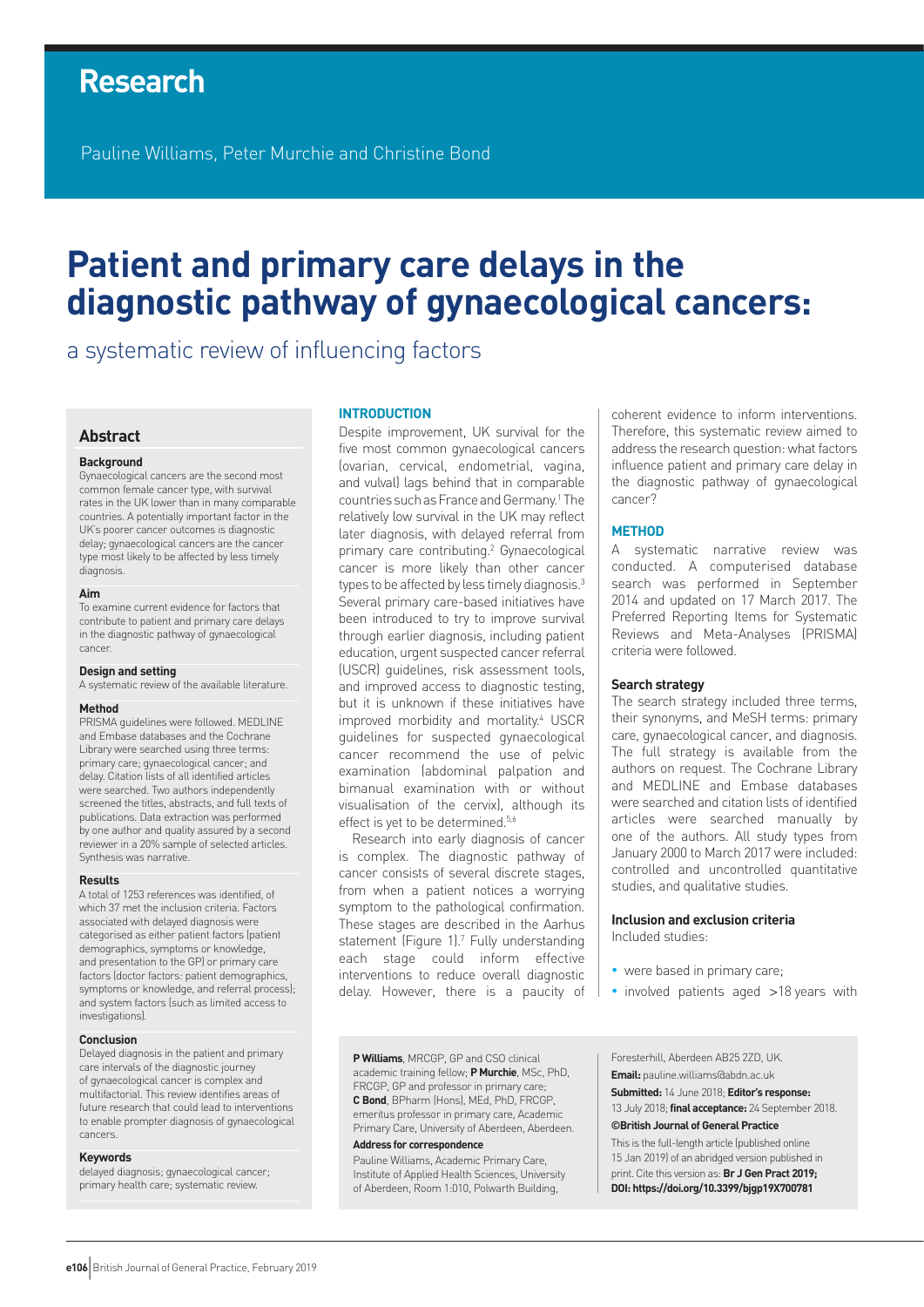# **How this fits in**

Despite its prevalence and evidence that it is associated with diagnostic delay, it is not clear which factors are important in the diagnostic pathway of gynaecological cancer. This study shows that diagnostic delay is multifactorial, with a complex interplay of mutually interdependent relationships between patient and primary care factors. Identifying areas of further research, the study also identifies areas where the introduction of a complex intervention has the potential to improve patient outcomes.

gynaecological cancer or symptoms potentially indicative of gynaecological cancer, and primary care practitioners who were GPs; and

• described referrals from primary to secondary care and/or stages of the diagnostic pathways as described in the Aarhus statement.7

Excluded studies involved:

- non-English articles;
- articles from low- and medium-income countries; and
- editorials, unpublished work, and academic theses.

# **Study selection**

Titles, abstracts, and full articles were sequentially screened by one author against the inclusion and exclusion criteria. The same author obtained full-text articles for all eligible abstracts. Any disagreements were resolved by discussion between two researchers.



**Figure 1. The stages of cancer diagnosis according** 

**to the Aarhus statement.<sup>7</sup>**

#### **Quality appraisal**

Each included article was assessed using the relevant Critical Appraisal Skills Programme (CASP) tool. Well-established CASP tools are validated for the study methodologies included in the review.

## **Data extraction and analysis**

Data were extracted from eligible articles to a data collection form. The full data collection form is available from the authors on request. Data extraction was performed by one author. Twenty per cent of the articles were independently reviewed by one of two authors. Synthesis was narrative.<sup>8</sup> Overarching themes were identified after initial reading. Three main themes emerged inductively after detailed reading. Re-reading of the included articles allowed cross-referencing of data to these themes and development of subthemes.

#### **RESULTS**

A PRISMA diagram for the systematic review is shown in Figure 2. The search identified 1253 titles; 210 abstracts were screened with 122 being excluded; 88 full text articles were assessed with 37 meeting the inclusion criteria. Full details of the studies are available from the authors on request.9–45 The reasons for abstract and full article exclusions are given in Figure 2.

Various methodologies were employed: 15 cohort studies, five retrospective note reviews, four questionnaire studies, three qualitative studies, two mixed methods studies using both qualitative and data analysis, three telephone surveys, one cross-sectional analysis, three secondary data analysis studies, and one review.

Poor study quality did not affect inclusion of articles. A detailed cohort quality checklist is available from the authors on request.

Initial reading of the data identified three themes that mapped on to the diagnostic intervals described in the Aarhus statement (patient factors, doctor factors, and system factors).7 Further analysis identified subthemes as outlined below.

## **Patient factors**

Patient demographics. Four articles demonstrated the lack of influence of socioeconomic status (SES) on the diagnostic journey, 9-12 although one demonstrated diagnostic delay in patients of lower SES diagnosed with endometrial cancer.10 In countries where health care is based on insurance and payment, low income was linked to diagnostic delay and delays in treatment.13,14 In Denmark, women of higher SES appeared more capable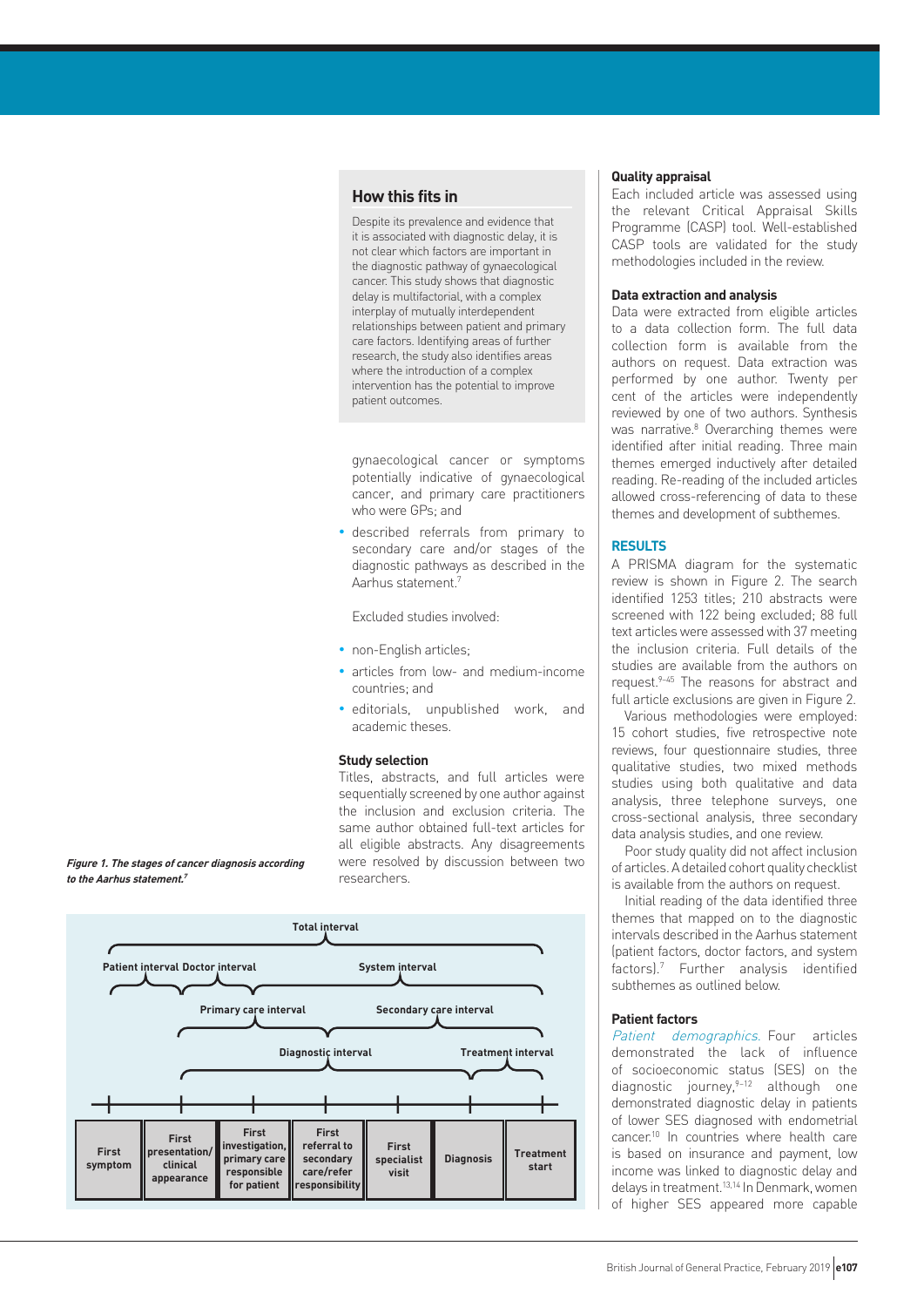

of *'seeking and sustaining treatment*',<sup>15</sup> reinforcing work that showed women of higher SES were more likely to speed up health-seeking behaviour.11 Further work in Denmark demonstrated a link between SES and survival: endometrial and ovarian cancer mortality was highest in women with low educational attainment, whereas survival from cervical cancer was highest in those of higher SES.<sup>16</sup> Macleod et  $al^{12}$ demonstrated no effect of educational status on delay: however. Hansen et al<sup>17</sup> demonstrated decreased delay in those with higher educational attainment. Ashing-Giwa  $et$   $al^{13}$  found an association between lower survival and lower attainment. Women of higher educational status are more likely to be referred in primary care to specialists.18 A pooled analysis of 18 studies identified an association between lower educational attainment and an increased risk of advanced stage at diagnosis of ovarian cancer.14

The effect of ethnicity was mixed. Although one author demonstrated black or ethnic minority women in the UK were more likely to require three or more visits to their GPs before referral,<sup>19</sup> two demonstrated no link

with ethnicity and delay.<sup>9,12</sup> Poorer survival rates were observed in black and Latino women in the US,<sup>13</sup> and Pacific and Maori women in New Zealand,<sup>20</sup> suggesting that other factors, such as cultural attitudes, might influence survival.

Six studies conducted in the UK, Sweden, and Denmark identified age as a factor. Three found that females aged ≥75 years and those who were housebound were more likely to present earlier, along with those patients who were retired.<sup>21-23</sup> Females of working age were more likely to delay presentation,<sup>16</sup> although a review found that age was not a factor.<sup>12</sup> Patients diagnosed with ovarian cancer aged ≤55 years were found to be more likely to have had more than three consultations before referral.<sup>19</sup> Of those patients who were referred urgently, older patients were more likely to be diagnosed earlier than younger patients.<sup>23</sup> However, when looking at endometrial cancer in isolation, older patients were more likely to be diagnosed with late-stage disease.15

Three studies demonstrated that rurality and distance from health care increased delay.14,20,24

Symptoms and symptom knowledge. Patients were shown to lack knowledge of the symptoms of ovarian, cervical, and endometrial cancer.25–27

Abnormal vaginal bleeding is considered differently at different stages in life. Two authors demonstrated that vaginal bleeding symptoms led to less delay than vague or gastrointestinal symptoms.12,28 Patient delay was greater in cervical cancer than in endometrial cancer because bleeding was less likely to be considered as a symptom of illness in premenopausal women.<sup>29</sup>

Seibaek  $et$   $al^{15}$  suggested that, although patients experience 'bodily sensations' such as abdominal distension or pain, it is organisational, cultural, and social factors that determine whether these 'sensations' are then interpreted as symptoms that lead to health-seeking behaviour. Many women will put these 'sensations' down to menopause or a non-gynaecological cause.

Presentation to primary care. Less delay was seen in women who undergo regular screening.<sup>12,20</sup> Consulting with more than one GP before diagnosis has been linked to later disease stage.<sup>14</sup>

The International Cancer Benchmarking Partnership examined the effect of cancer awareness and beliefs on cancer survival in different countries. It found that the UK had the 'highest mean barriers to symptomatic presentation', for example, embarrassment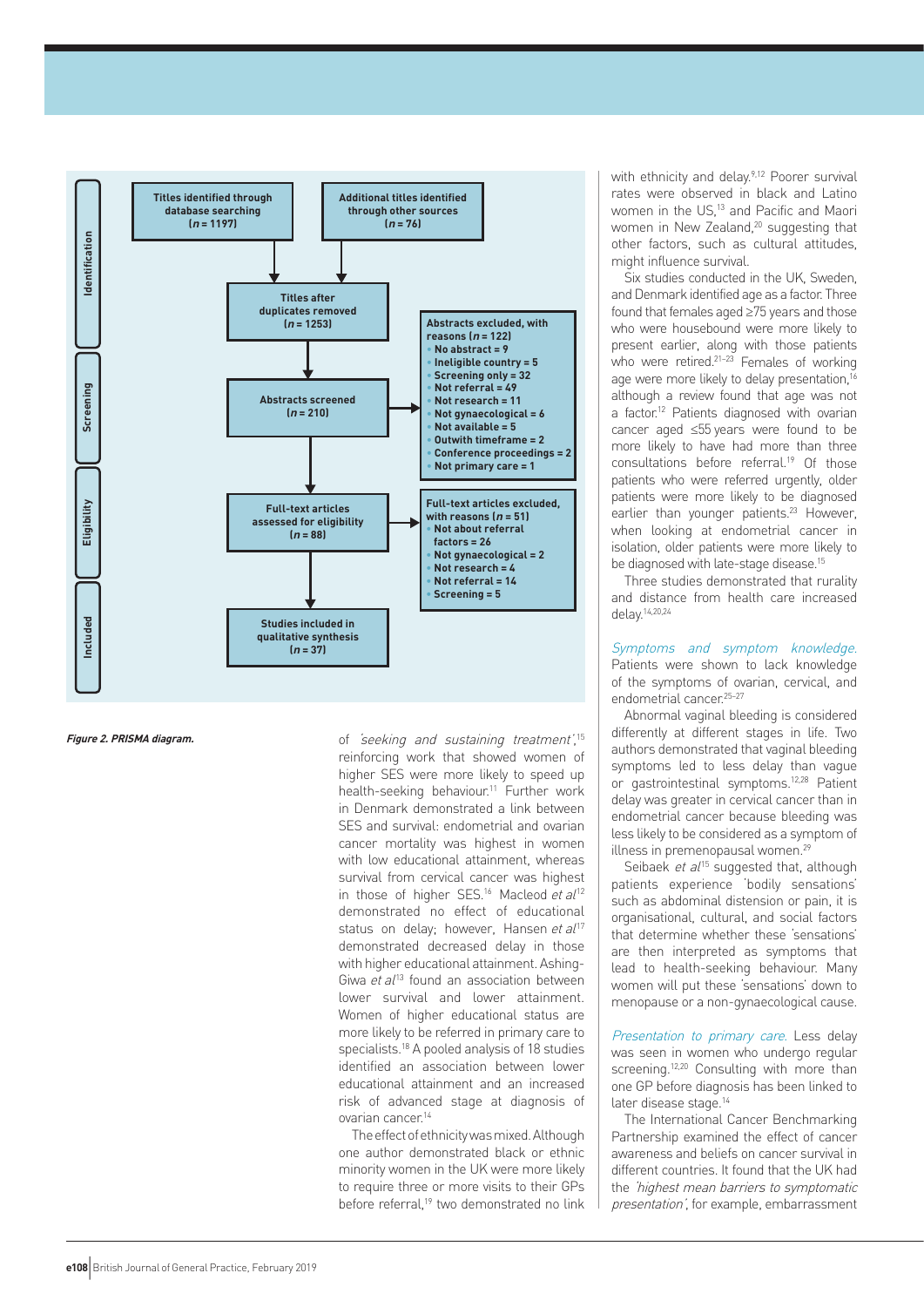and worry about what the doctor might find, when compared with other high-income countries.30

#### **Doctor factors**

Patient demographics. GPs in Denmark were less likely to delay referring women with higher SES.<sup>17</sup> In a systematic review, Macleod  $et$   $al^{12}$  found that lower educational status was associated with referral delay. Three articles found that increasing patient age increased delay.<sup>15,29,31</sup> although Robinson  $et al^{16}$  found delay was greater if the patient was younger; this was related to menstrual status. Marital status was found not to affect referral delay.<sup>7</sup> Rurality was associated with delay in one article.<sup>16</sup>

Symptoms. Non-specific, atypical, and gastrointestinal symptoms are more likely to be associated with delay.12,14,19,25,28,32 Doctor failure to appreciate the significance of symptoms, especially postcoital bleeding, led to longer delays in women diagnosed with cervical cancer, whereas older women with postmenopausal bleeding had shorter delay.<sup>33</sup> Jensen et  $a^{34}$  explored the effect of 'suboptimal clinical decisions' and found that endometrial cancer was least likely to have involved suboptimal clinical decisions, whereas cases involving ovarian cancer and non-alarm symptoms were most likely to involve this deviation in quality. Non-investigation of symptoms, including postmenopausal bleeding, is associated with increased delay in diagnosis.<sup>26,35</sup> Failing to consider cancer as a possible diagnosis leads to diagnostic delay. 33,36

Misdiagnosis, either through treating patients symptomatically or by relating symptoms to other conditions, can also lead to referral and diagnostic delay,<sup>12,32,35</sup> as can comorbidities.14,36

Referral process. Not being referred to gynaecology,35,37 non-urgent referral,26,35 and referring without notifying a suspicion of cancer on the referral<sup>12</sup> were all associated with diagnostic delay.

In patients with multiple consultations before referral, a lack of follow-up led to delay.27,35 Poor communication can lead to patients not re-presenting with persistent symptoms or follow-up.35,38

Poor communication can affect a GP's ability to make a differential diagnosis, which can cause delay.<sup>34,35</sup> For patients referred for investigations by their GP, falsenegative results led to delayed diagnosis.34

The effect of pelvic examination was investigated. One article demonstrated no association between pelvic examination and diagnostic delay, whereas three authors demonstrated diagnostic delay when no pelvic examination was performed.12,29,33 The effects of misinterpreting abnormal findings as normal was also highlighted.27

A study of the use of USCR guidelines demonstrated no survival difference in women with ovarian cancer.<sup>39</sup> Jiwa et  $a^{36}$ found that those who were referred urgently were diagnosed most quickly, although failure to satisfy all the criteria for urgent referral can lead to delay. In patients diagnosed with cervical cancer, there was evidence that guidelines were not being used.<sup>33</sup>

Further study of USCR guidelines has demonstrated that, when used, the median diagnostic interval for cervical and endometrial cancers was increased, although in referrals using National Institute for Health and Care Excellence symptoms for referral, diagnostic intervals decreased.40 However, this study excluded patients aged  $\leq 40$  years. Vandborg *et al*<sup>29</sup> found some association between lack of alarm symptoms and long delays of >90 days, with 39% of those diagnosed with gynaecological cancer consulting with nonalarm symptoms, although the study only involved small numbers. Ovarian cancer diagnosis was quicker if referrals were USCR referrals (regardless of specialty referred to) compared with those referred routinely.41

The primary–secondary care interface was highlighted by two authors who commented on the need for senior clinicians to screen referrals and the resulting delay from slow communication of test results.38,42 Waits between secondary care appointments lead to delay.<sup>19</sup>

## **System factors**

Shorter system delays were seen in wealthy females and patients referred by GPs who did not see them routinely. Patients described as 'less compliant' and those who had a high alcohol intake had greater system delays, as did patients referred by a female GP.17

It has been suggested that the gatekeeper role performed by GPs delays diagnosis.<sup>30,37</sup> Poor access to investigations, both actual and perceived, can lead to delay.<sup>12,21,36,37</sup>

# **DISCUSSION**

# **Summary**

Diagnostic delay in gynaecological cancer is multifaceted and complicated. However, this inductive narrative review has identified symptom type, symptom knowledge, symptom investigation, and primary–secondary care interface as the factors most associated with differences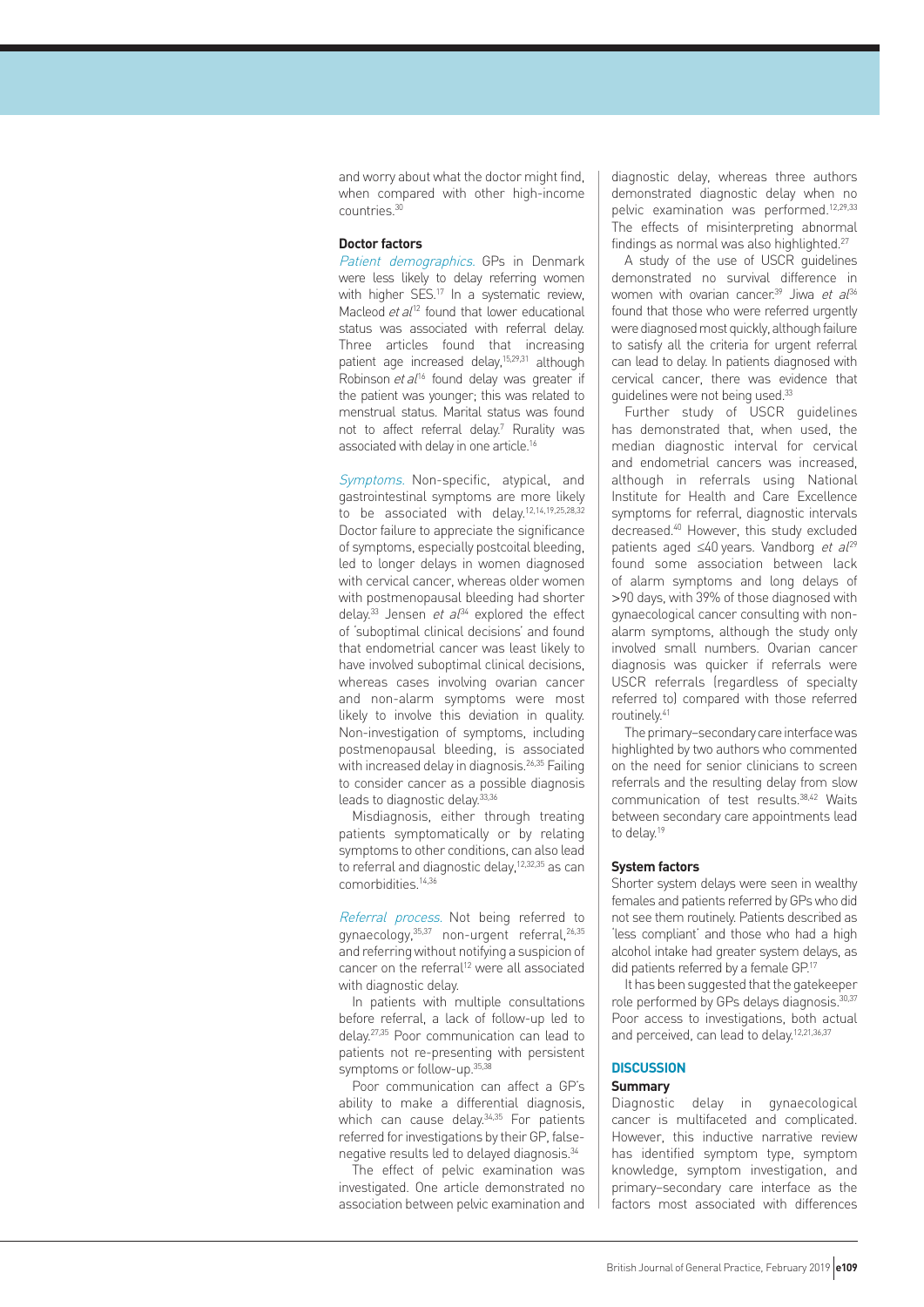in diagnostic delay for patient, doctor, and system intervals as described by Aarhus.7

Analysis by themes can be limiting and there are some difficulties categorising patient, doctor, and system factors because of their interdependency: some subthemes are embedded in all three major themes. Patient age appears to be an important factor influencing patient and practitioner behaviour. The symptom type is important and an absence of alarm symptoms can lead to delay. Patients and GPs can lack symptom knowledge, which affects patients' decisions to present and clinicians' decision to investigate or refer. Non-investigation of symptoms or misdiagnosis can lead to nonurgent referral or referral to specialties other than gynaecology. Communication between GPs and patients and GPs and secondary care also has impact.

There was little evidence describing the effect of UK and Danish USCR guidelines. Of the 21 UK studies included in the review, 15 were conducted after the introduction of the guidelines. Misattribution of symptoms by GPs and suboptimal referral were identified before and after guideline introduction.27,33,41 All eight Danish studies were conducted after guidelines were introduced.

#### **Strengths and limitations**

This review is the first to examine the factors influencing patient and primary care intervals in the diagnostic pathway of gynaecological cancers. It has been conducted rigorously and provides a summary of the available evidence to inform complex interventions to reduce diagnostic delay.

There are some limitations. Despite a comprehensive systematic search strategy, a paucity of evidence was identified. Almost all studies were observational and of variable quality. The studies were heterogeneous, varying in terms of cancer type, research methods, and outcomes, with a focus on descriptive work rather than interventions. Variance in the definition of delay and in the healthcare systems investigated led to heterogeneity of patients and practitioners. The lack of common methodology does not permit definitive conclusions.

# **Comparison with existing literature**

The general diagnostic delay themes identified, such as patient socioeconomic and educational status, symptom knowledge, and misdiagnosis, confirm those described previously by other authors,12,30,46,47 but this review is the first to examine factors specific to gynaecological cancer.

### **Implications for research and practice**

This review has identified specific factors that influence patient and primary care diagnostic delay.

GPs can be misled by presenting symptoms; they should be alert to gastrointestinal symptoms and abnormal bleeding in premenopausal women, which can lead to misdiagnosis, lack of examination, and suboptimal referral. Another important factor in reducing delay is for GPs to have suspicion that the patient may have cancer. However, because GPs do not see cases of gynaecological cancer often, it is important to work out how they can differentiate between suspicious and non-suspicious vaginal bleeding or recognise the significance of gastrointestinal symptoms while minimising delay.

There is a need to understand why patients delay presenting and identify effective education. Pelvic examination appears to be an important factor in reducing delayed diagnosis; therefore, research might be useful to find out how to make it an acceptable procedure to patients in terms of physical and emotional comfort and to GPs in terms of time, chaperone availability, and skills. Communication is key; patients must be reassured that they are not wasting GPs' time and to come back if symptoms persist or worsen.

#### **Funding**

This work was funded by an NHS Education for Scotland Clinical Academic Fellowship.

#### **Ethical approval**

Not applicable.

#### **Provenance**

Freely submitted; externally peer reviewed.

#### **Competing interests**

The authors have declared no competing interests.

### **Open access**

This article is Open Access: CC BY-NC 4.0 licence (http://creativecommons.org/ licenses/by-nc/4.0/).

# **Discuss this article**

Contribute and read comments about this article: **bjgp.org/letters**